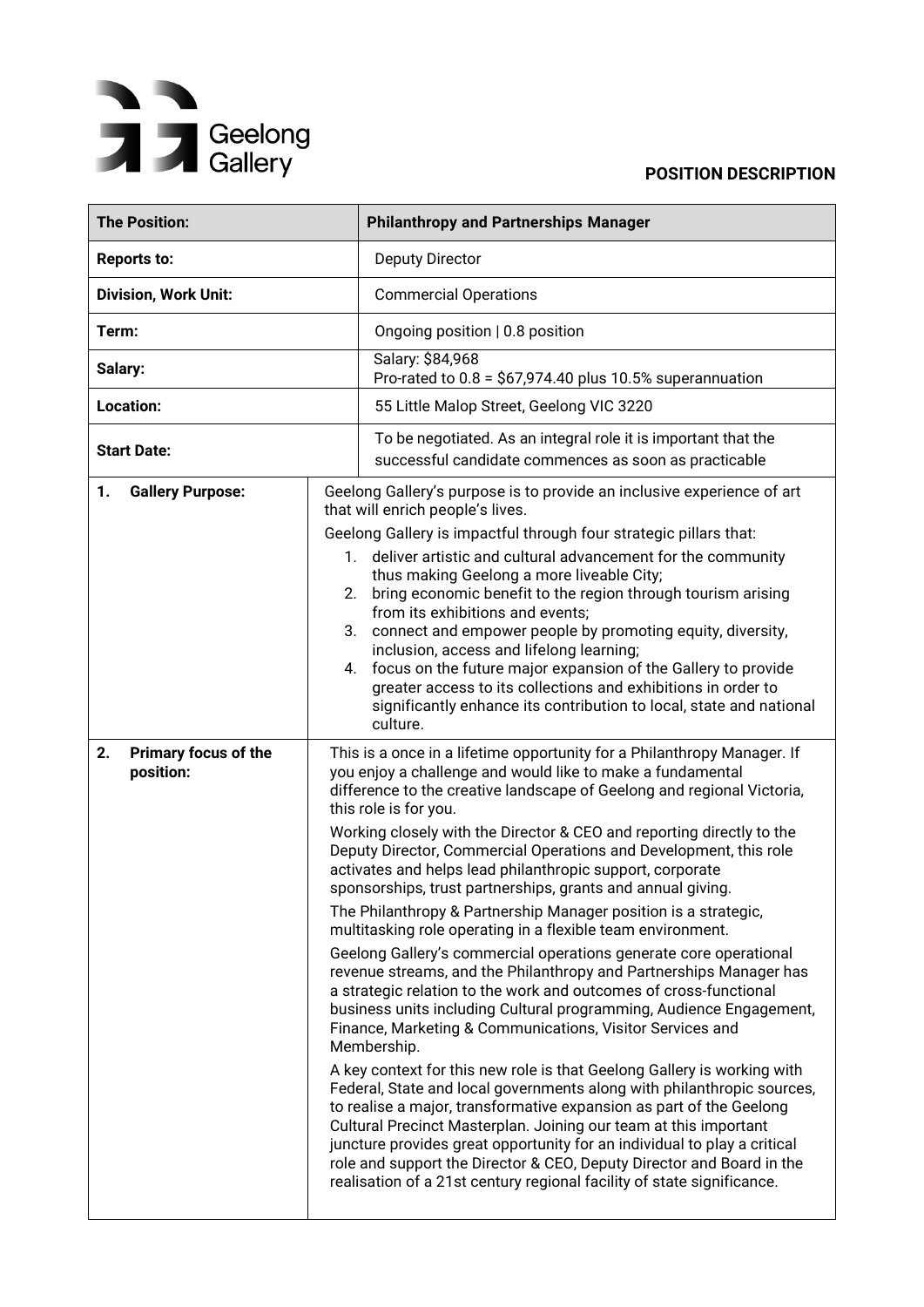

| 3. | <b>Key Relationships</b>                                 |                                                                                                                                                                                                                                                                                                                                                                                                                                                                                                                                                                                                                                                              |  |
|----|----------------------------------------------------------|--------------------------------------------------------------------------------------------------------------------------------------------------------------------------------------------------------------------------------------------------------------------------------------------------------------------------------------------------------------------------------------------------------------------------------------------------------------------------------------------------------------------------------------------------------------------------------------------------------------------------------------------------------------|--|
|    |                                                          | Internal:<br>Senior Management team<br>$\bullet$<br>Cultural programming team<br>٠<br>Audience Engagement team<br>٠<br>Finance<br>$\bullet$<br>Marketing & Communications team<br>٠<br><b>Visitor Services team</b><br>$\bullet$<br>Membership Coordinator<br>٠<br><b>Geelong Gallery Board</b><br>٠                                                                                                                                                                                                                                                                                                                                                         |  |
| 4. | Decision making in the                                   | <b>External:</b><br>Philanthropists<br>$\bullet$<br>Trust and foundation staff and/or trustees<br>$\bullet$<br>Donors, corporate partner supporters and other relevant philanthropic<br>$\bullet$<br>stakeholders<br>Philanthropy Australia and other key industry bodies<br>٠                                                                                                                                                                                                                                                                                                                                                                               |  |
|    | role                                                     | <b>Decisions Expected</b><br>1. Approach and content for funding opportunities<br>Timing of approaches, meetings and invitations to senior Geelong<br>2.<br>Gallery staff<br>3. Prioritisation of workload and time management<br>4. Planning and assessment of new opportunities including<br>documented internal consultation<br>5.<br>Understanding and documenting philanthropic partners' needs<br>and strategic objectives<br><b>Recommendations Expected</b><br>Research and recommend projects for funding proposals<br>Improvements to processes to ensure team efficiency<br>Input to team planning                                                |  |
| 5. | <b>Key Responsibilities/</b><br><b>Accountabilities:</b> |                                                                                                                                                                                                                                                                                                                                                                                                                                                                                                                                                                                                                                                              |  |
|    |                                                          | Major Area: Relationship Management and Business Development<br>% of Job: 70%                                                                                                                                                                                                                                                                                                                                                                                                                                                                                                                                                                                |  |
|    |                                                          | Relationship development, management and stewardship of<br>$\bullet$<br>philanthropists, trusts and foundations as designated by the<br>Director & CEO and Deputy Director to deliver on forecasts for<br>annual budgets and Gallery expansion projections<br>Work with cross-functional teams to strategically manage,<br>$\bullet$<br>facilitate and lead writing for business development, partnerships<br>and acquittal reports<br>Contribute to team research of the philanthropic environment to<br>$\bullet$<br>inform planning, maximising funding opportunities and<br>increasing revenue generation from trusts, foundations and<br>private donors |  |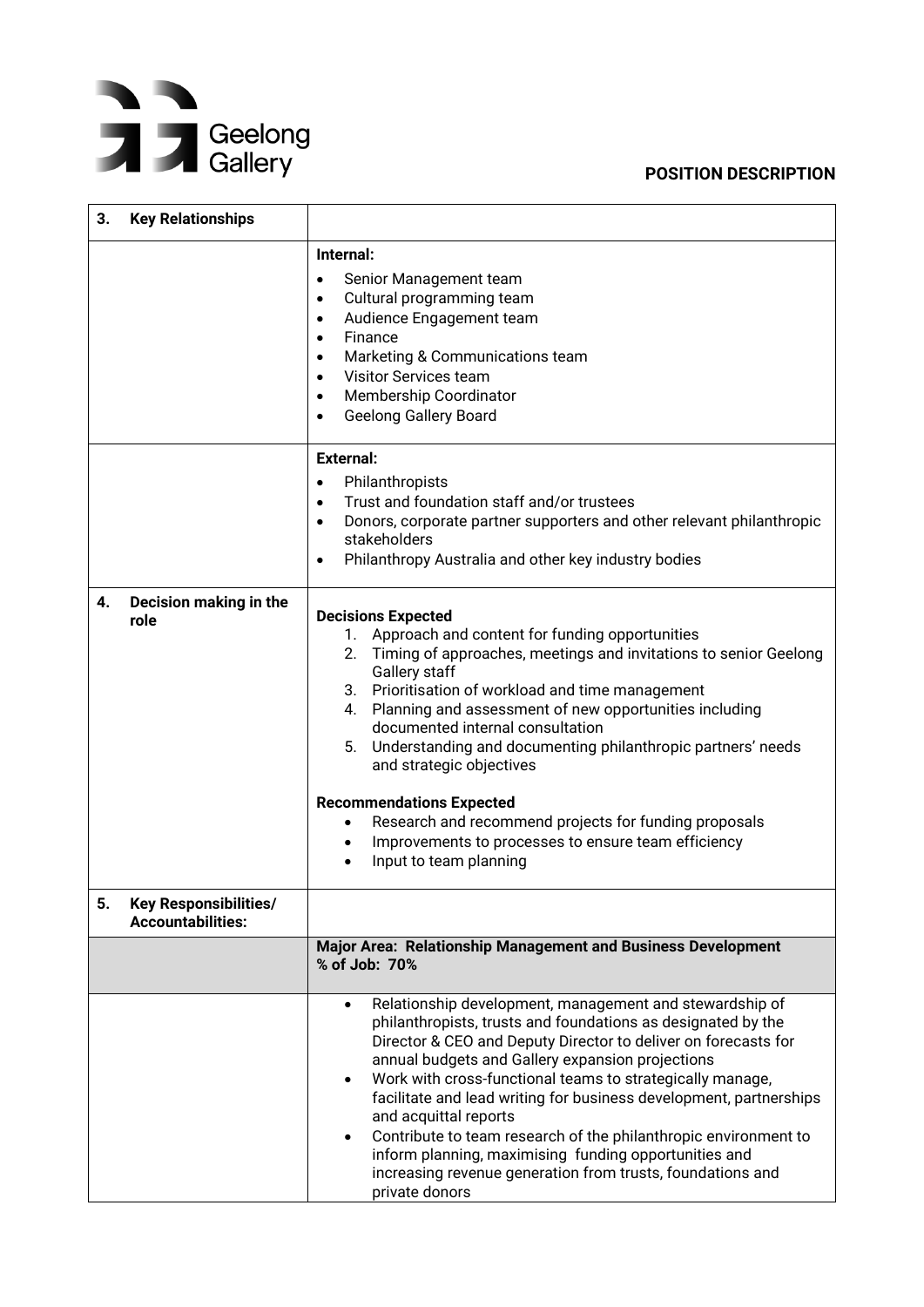## Geelong<br>
Sallery

|                               | Keep up to date with Geelong Gallery's strategic plan, exhibitions,<br>audience engagement programs and funding priorities in order to<br>articulate these to current and potential partners                                                                                                                                                                                                                                                                                                                                                                                                                                                                                                                                                                        |
|-------------------------------|---------------------------------------------------------------------------------------------------------------------------------------------------------------------------------------------------------------------------------------------------------------------------------------------------------------------------------------------------------------------------------------------------------------------------------------------------------------------------------------------------------------------------------------------------------------------------------------------------------------------------------------------------------------------------------------------------------------------------------------------------------------------|
|                               | Major Area: Internal Stakeholder Engagement<br>% of Job: 15%                                                                                                                                                                                                                                                                                                                                                                                                                                                                                                                                                                                                                                                                                                        |
|                               | Collaborate with Senior Management Team, Cultural<br>$\bullet$<br>programming team, the Audience & Engagement team,<br>Membership and Marketing to both create and respond to funding<br>opportunities in line Geelong Gallery's strategic plan, and to<br>prepare high quality, accurate acquittal reports for donors<br>Major Area: Relationship and Partnership Administration<br>% of Job: 15%<br>Oversee partnership administration with support staff assistance<br>$\bullet$<br>and analysis donor data (using Salesforce) to report and enhance<br>outcomes<br>Develop, project manage and write high quality submissions to<br>$\bullet$<br>secure funding from trusts and foundations<br>Develop, project manage and write high quality acquittal reports |
|                               | and other reporting collateral for donors, trusts and foundations                                                                                                                                                                                                                                                                                                                                                                                                                                                                                                                                                                                                                                                                                                   |
| Key selection criteria:<br>6. | <b>Essential experience</b><br>Tertiary qualification and/or commensurate workplace<br>experience in a similar role<br>Relationship Management skills<br>$\bullet$<br>Three years plus working in the philanthropic, not-for-profit,<br>and/or similar sector<br>Strong understanding of philanthropy principles and the basic<br>٠<br>structures and motivations for giving<br>A strong track record in securing major donations, grants, or<br>$\bullet$<br>other support<br>Ability to craft a persuasive narrative<br>Experience with Excel and CRM databases                                                                                                                                                                                                   |
|                               | <b>Desirable experience</b><br>Experience and/or understanding of the cultural sector<br>Excellent desktop research skills<br>Understanding of the fundamentals of program evaluation                                                                                                                                                                                                                                                                                                                                                                                                                                                                                                                                                                               |
|                               | <b>Essential competencies</b><br>Superb interpersonal skills and a proven ability to develop<br>mutually beneficial, professional relationships<br>An engaging and professional communications style<br>٠<br>Strategically plan own work area<br>$\bullet$<br>Excellent written and verbal communication skills and strong<br>attention to detail<br>Strong analytical skills and the ability to grasp and interpret<br>complex information quickly<br>Ability to problem solve<br>Time management skills and ability to work to deadlines<br>Ability to work with diverse stakeholder groups                                                                                                                                                                       |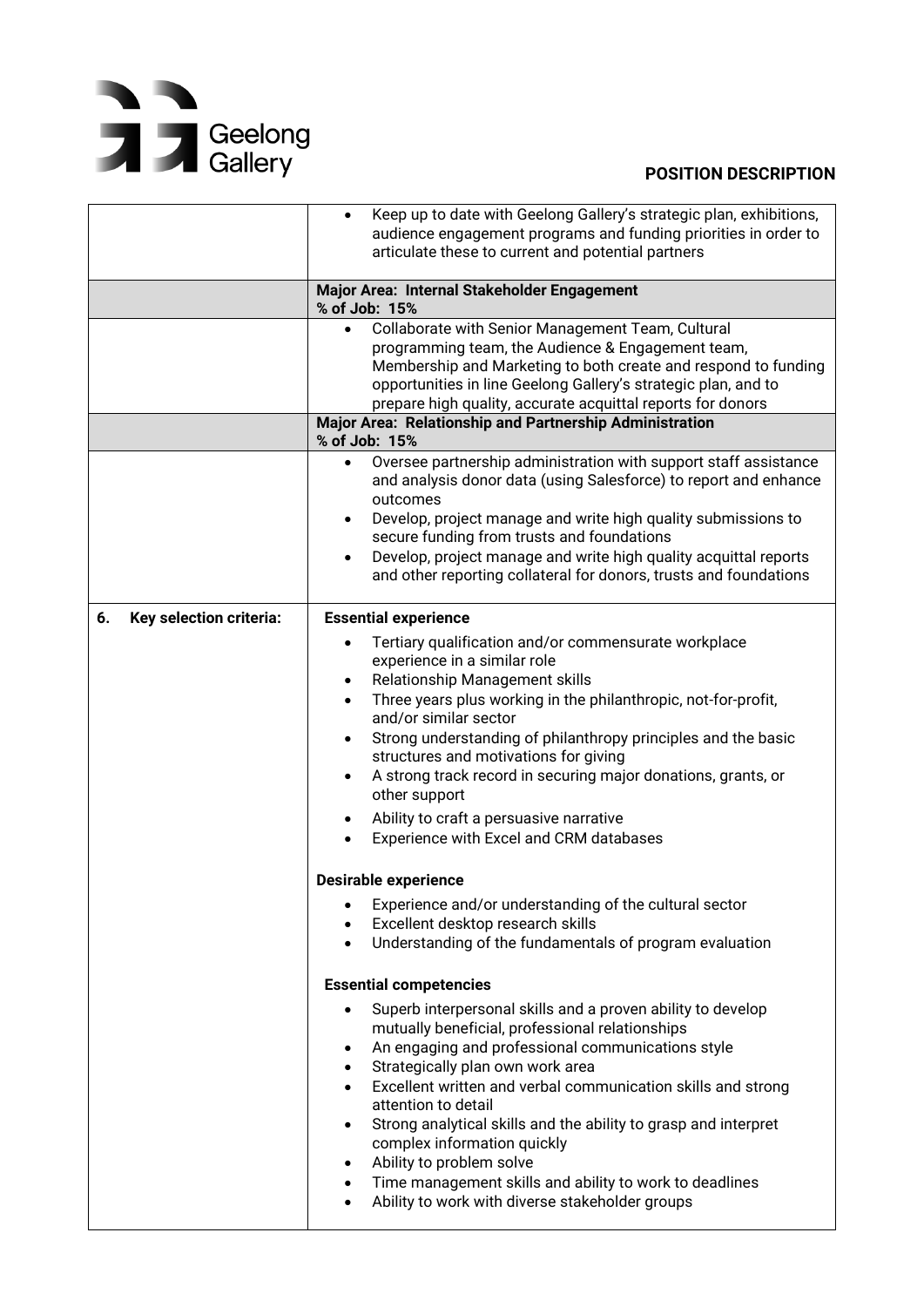## Geelong<br>
Sallery

|    |                                                      | <b>Desirable competencies</b><br>Ethical and values driven worker who is passionate about the arts,                                                                                                                                                                                                                                                                                                                                                                                                                                                                                                                                                                                                                                                                                                                                                     |
|----|------------------------------------------------------|---------------------------------------------------------------------------------------------------------------------------------------------------------------------------------------------------------------------------------------------------------------------------------------------------------------------------------------------------------------------------------------------------------------------------------------------------------------------------------------------------------------------------------------------------------------------------------------------------------------------------------------------------------------------------------------------------------------------------------------------------------------------------------------------------------------------------------------------------------|
|    |                                                      | equity and inclusion<br>Enthusiastic and motivated team player<br>$\bullet$<br>Ability to work remotely, and within a large and complex<br>organisation                                                                                                                                                                                                                                                                                                                                                                                                                                                                                                                                                                                                                                                                                                 |
| 7. | <b>Professional practice</b>                         | Foster a culture of giving-support training and equip the broader<br>٠<br>Geelong Gallery team in business development strategies and<br>best practice<br>Contribute to and support the Geelong Gallery purpose, and<br>participate in organisational initiatives and activities as required<br>Participate in Geelong Gallery's corporate life including<br>attendance at and assistance with openings, stakeholder and<br>donor events and other after-hours programs as required<br>On occasion, perform other duties or undertake special projects in<br>addition to the above key responsibilities as deemed appropriate                                                                                                                                                                                                                           |
| 8. | Other relevant skills,<br>knowledge &<br>experience: | The successful candidate should also have:<br>1. First aid and fire warden qualifications desirable<br>2. An appreciation for cultural diversity and an ability to work with<br>people from diverse background<br>3. Some work outside of normal hours may be required.<br>4. Some interstate travel involving overnight absences may be<br>required.                                                                                                                                                                                                                                                                                                                                                                                                                                                                                                   |
| 9. | <b>Other relevant</b><br>information:                | The successful candidate will be subject to a six-month<br>$\bullet$<br>probationary period.<br>Office hours are 9.00am to 5.30pm Monday to Friday with<br>$\bullet$<br>weekend and after-hours work when required.<br>The successful applicant will be required to undergo a National<br>$\bullet$<br>Police Clearance and provide a Working with children certificate<br>Geelong Gallery is an Equal Opportunity Employer and operates a<br>smoke-free work environment.<br>Applicants from culturally diverse and First Nations backgrounds<br>are strongly encouraged to apply.<br>Geelong Gallery is a welcoming workplace and encourages people<br>$\bullet$<br>with disabilities to apply. If you think you could be a good addition<br>to our team, we'd love to receive your application.<br>A hybrid working model is available on discussion |
|    | 10. About the role<br>statement:                     | This role statement is intended to provide an overall view of the role but in<br>addition to this document, the specifics of the role will be described in<br>business work plans.                                                                                                                                                                                                                                                                                                                                                                                                                                                                                                                                                                                                                                                                      |